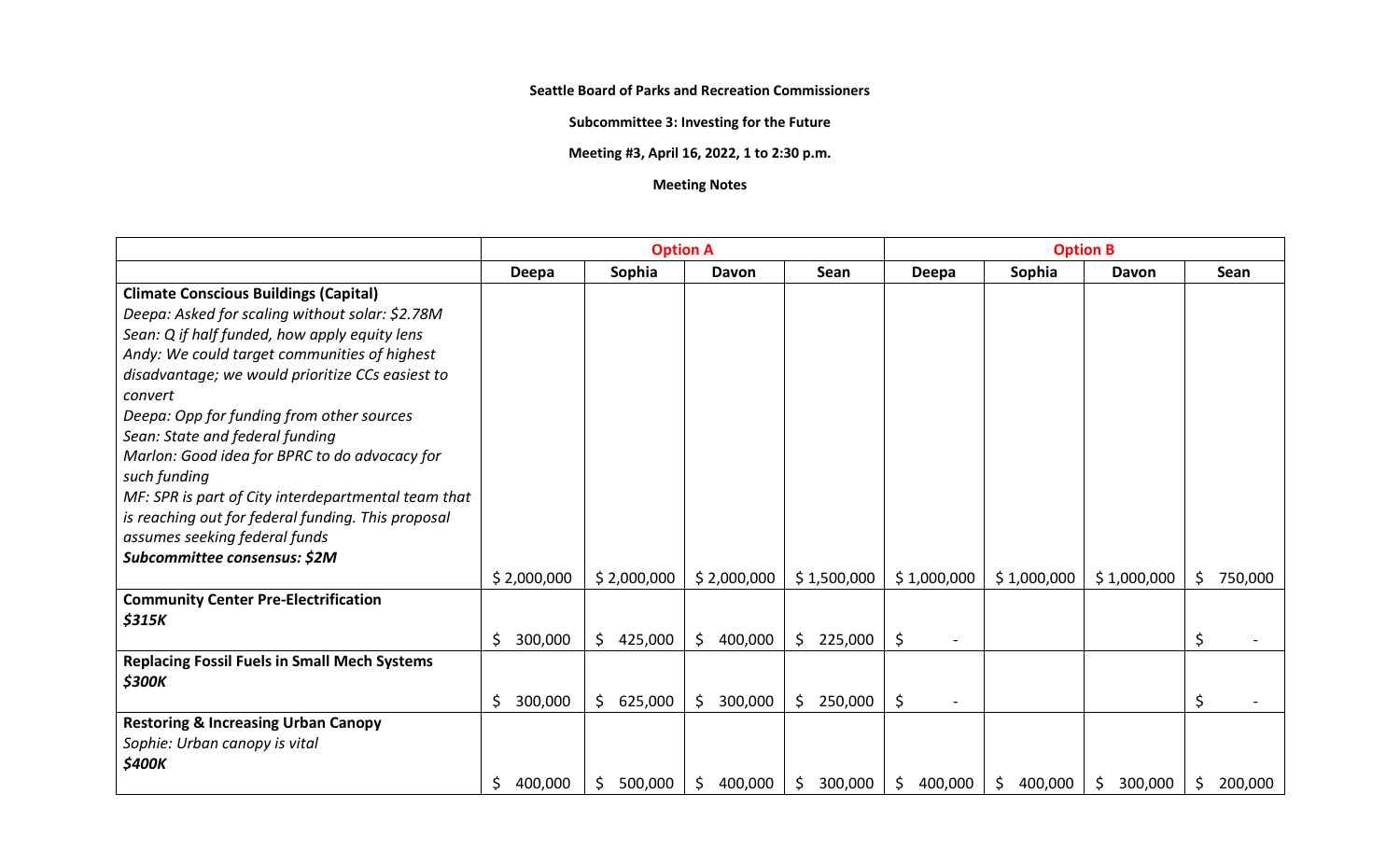| <b>Sustainable Irrigation Replacement &amp; Upgrade</b> |                |             |                |               |                |               |                |                |
|---------------------------------------------------------|----------------|-------------|----------------|---------------|----------------|---------------|----------------|----------------|
| \$315K                                                  | \$<br>625,000  | \$625,000   | \$.<br>500,000 | 300,000<br>\$ | 300,000<br>\$  | 300,000<br>\$ | \$<br>200,000  | \$<br>150,000  |
| <b>Water Reuse Partnerships</b>                         |                |             |                |               |                |               |                |                |
| \$315K                                                  |                |             |                | \$            |                |               |                |                |
|                                                         | 520,000<br>\$. | \$500,000   | \$.<br>500,000 | 250,000       | \$.<br>300,000 | \$<br>300,000 | \$250,000      | \$.<br>150,000 |
| <b>Responding to Climate Change Total</b>               | \$4,145,000    | \$4,675,000 | \$4,100,000    | \$2,825,000   | \$2,000,000    | \$2,000,000   | \$1,750,000    | \$1,250,000    |
| <b>Inclusive Outreach &amp; Engagement</b>              |                |             |                |               |                |               |                |                |
| \$605K                                                  | \$<br>605,000  | \$605,000   | \$<br>600,000  | \$<br>600,000 | \$<br>200,000  | \$<br>250,000 | \$<br>250,000  | \$<br>250,000  |
| <b>Equity Fund Increment (Capital)</b>                  |                |             |                |               |                |               |                |                |
| Sean: Request full funding and more for this fund.      |                |             |                |               |                |               |                |                |
| There are barriers to access for applicants; we need    |                |             |                |               |                |               |                |                |
| to build their capacity to pursue grants through        |                |             |                |               |                |               |                |                |
| outreach and engagement and other means.                |                |             |                |               |                |               |                |                |
| \$1M                                                    |                |             |                |               |                |               |                |                |
|                                                         | \$1,000,000    | \$1,000,000 | \$1,000,000    | \$1,200,000   | 700,000<br>\$  | \$<br>700,000 | 600,000<br>\$  | \$<br>900,000  |
| <b>Urban Food Systems</b>                               |                |             |                |               |                |               |                |                |
| Sean: Urban food systems have a direct impact on        |                |             |                |               |                |               |                |                |
| people's life; near top of my list                      |                |             |                |               |                |               |                |                |
| Sophie: An example of community resilience; one of      |                |             |                |               |                |               |                |                |
| my favorites                                            |                |             |                |               |                |               |                |                |
| \$700K                                                  |                |             |                |               |                |               |                |                |
|                                                         | 700,000<br>\$. | \$700,000   | \$.<br>600,000 | \$<br>700,000 | 500,000<br>\$. | \$<br>400,000 | 350,000<br>\$  | \$.<br>250,000 |
| <b>Seattle Conservation Corps Expansion</b>             |                |             |                |               |                |               |                |                |
| Davon: concern of whether funding is going directly     |                |             |                |               |                |               |                |                |
| to help these folks and not to bureaucracy and          |                |             |                |               |                |               |                |                |
| overhead. How much do other agencies contribute?        |                |             |                |               |                |               |                |                |
| Ruth: Other departments hire us and pay us for          |                |             |                |               |                |               |                |                |
| work; a huge percentage goes to enrollees               |                |             |                |               |                |               |                |                |
| Andy: Money goes for case workers, human                |                |             |                |               |                |               |                |                |
| services support, construction oversight; lean          |                |             |                |               |                |               |                |                |
| operation                                               |                |             |                |               |                |               |                |                |
| Sean: I reduced proposal hoping for cost sharing        |                |             |                |               |                |               |                |                |
| with other agencies; I recognize SCC is impactful       |                |             |                |               |                |               |                |                |
| \$900K                                                  |                |             |                |               |                |               |                |                |
|                                                         | \$1,050,000    | \$1,050,000 | 850,000<br>\$. | \$<br>900,000 | 600,000<br>\$. | 700,000<br>\$ | 450,000<br>\$. | \$<br>400,000  |
| <b>Building Community Capacity Total</b>                | \$3,355,000    | \$3,355,000 | \$3,050,000    | \$3,400,000   | \$2,000,000    | \$2,050,000   | \$1,650,000    | \$1,800,000    |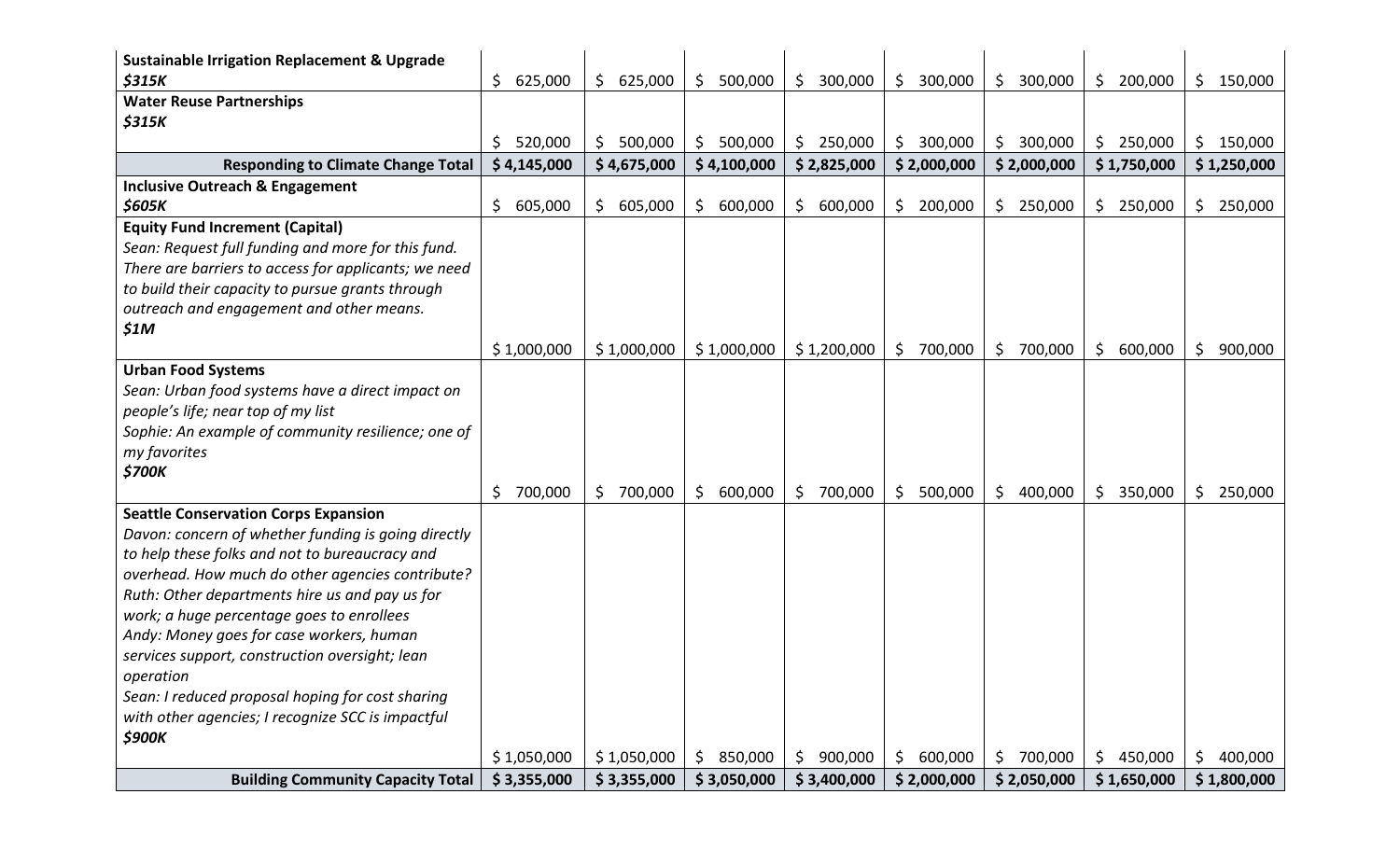| <b>New Park Development (Capital)</b><br>Deepa: I asked for scaled back version which was<br>provided: investing in \$1.7-1.8M in highest<br>disadvantaged areas.<br>Sean: a lot of these parks languished through<br>pandemic and last budget cycle; landbanked sites.<br>Sites. Example of Gateway Park, walkable access to<br>waterfront in Georgetown, a disadvantaged area.<br>Discussion about the importance of new<br>development vs. maintenance vs. acquisition<br>especially in higher disadvantaged areas<br>\$1.8M |             |             |                |                           |                      |                     |                    |
|---------------------------------------------------------------------------------------------------------------------------------------------------------------------------------------------------------------------------------------------------------------------------------------------------------------------------------------------------------------------------------------------------------------------------------------------------------------------------------------------------------------------------------|-------------|-------------|----------------|---------------------------|----------------------|---------------------|--------------------|
|                                                                                                                                                                                                                                                                                                                                                                                                                                                                                                                                 | \$1,500,000 | \$1,000,000 | \$1,500,000    | \$2,275,000               | \$                   | \$500,000           | 750,000<br>\$      |
| Smith Cove Phase 2 (Capital-\$6M annuallized)<br>Acknowledge neighborhood support but not in high<br>equity area<br>Sean: this project lends well to Friends of group<br>doing capital campaign with help of Parks<br>Foundation<br>\$0                                                                                                                                                                                                                                                                                         | \$          |             |                | \$                        | \$                   |                     | \$                 |
| <b>Acquisition Funding (Capital)</b><br>Discussion about importance of acquisition in a<br>dense and growing city; equity application when<br>sometimes you have to buy the property that is<br>available<br><b>\$350K</b>                                                                                                                                                                                                                                                                                                      |             |             | 350,000<br>\$. | 500,000<br>$\mathsf{S}^-$ | \$                   | \$<br>100,000       | $\zeta$<br>200,000 |
| <b>Developing &amp; Enhancing Park Assets Total</b>                                                                                                                                                                                                                                                                                                                                                                                                                                                                             | \$1,500,000 | \$1,000,000 | \$1,850,000    | \$2,775,000               | $\boldsymbol{\zeta}$ | \$<br>\$<br>600,000 | 950,000<br>\$      |